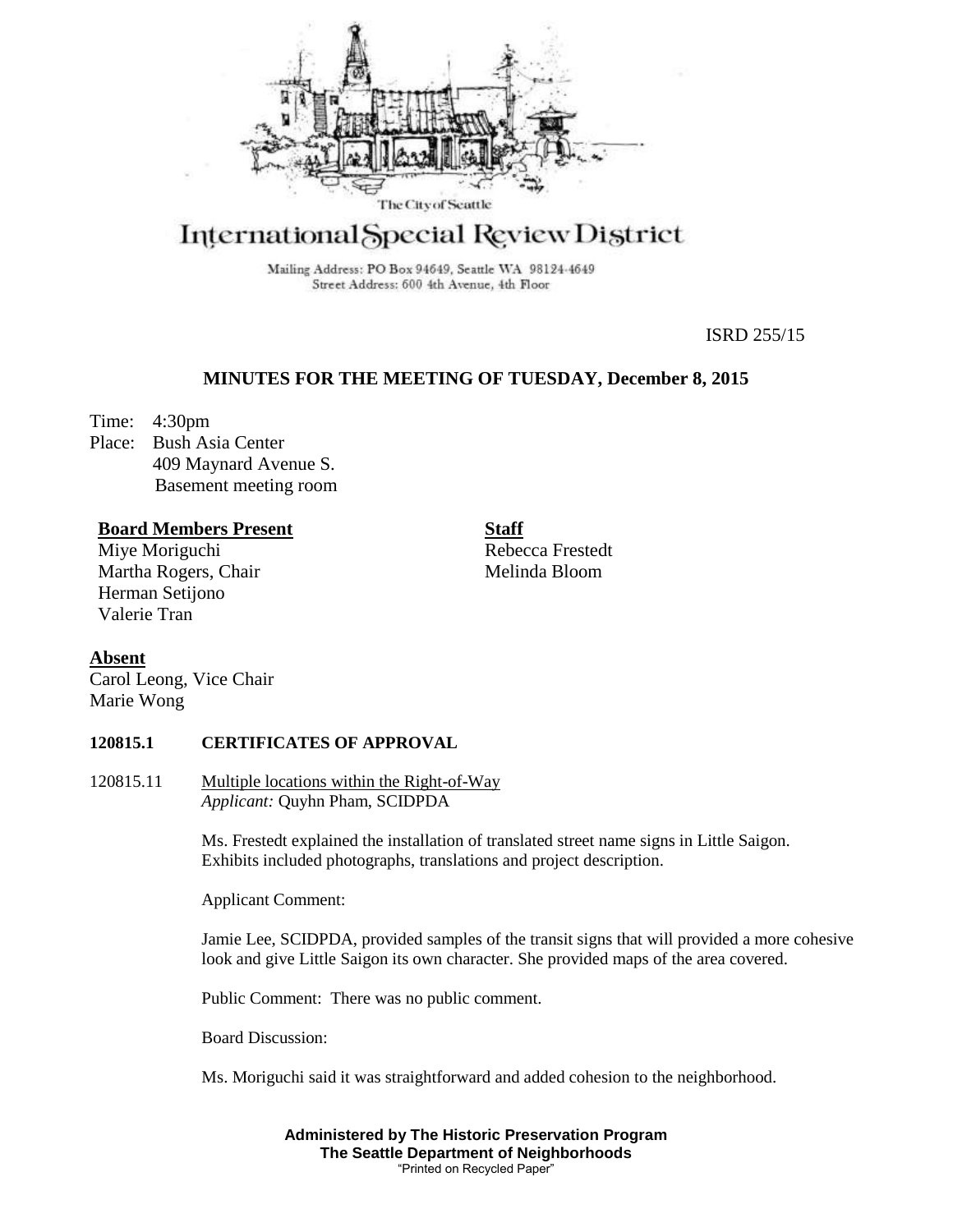Action: I move that the International Special Review District Board recommend approval of a Certificate of Approval for street use, as proposed.

The Board directs staff to prepare a written recommendation of approval based on considering the application submittal and Board discussion at the December 8, 2015 public meeting, and forward this written recommendation to the Department of Neighborhoods Director.

The proposed street use meets the following sections of the **International Special Review District Ordinance and** a**pplicable Design Guidelines:**

**SMC 23.66.030 – Certificates of Approval – application, review and appeals SMC 23.66.334 – Streets and sidewalks**

MM/SC/MM/HS 4:0:0 Motion carried.

120815.12 Publix

504 5th Ave. S. *Applicant:* Kiki Gram, Spectrum

Ms. Moriguchi and Mr. Setijono recused themselves.

**Exterior alterations**: Proposed fire escape removal.

Ms. Frestedt explained the proposed removal of the fire escape on the north façade. Exhibits included written narrative, photographs and plans. The Publix Hotel was constructed in 1927 and is a contributing building located within the Asian Design Character District. A Certificate of Approval for revisions to the final design, related to window and paint colors, was issued in November 2015. A Certificate of Approval for Use and Final Design for rehabilitation of the building was issued in August 2014. The Board received a design briefing on August 12, 2014 in which the modifications to the fire escape were discussed. The Board supported retaining the frame and the landings. She noted that although the fire escape is not called out specifically in the National Register listing, staff considers the fire escape a character-defining feature of the building due to its visual prominence and the fact that it's an original feature of the building that speaks to the era of its construction.

Applicant Comment:

Kiki Gram explained the fire escape is not structurally safe and the proposal to decommission it in a way so there is no confusion that it is an egress route. She said they propose to remove the stair, landings and treads, and horizontal surfaces. She said that windows will be signed "not an exit". She said this will meet Fire Department requirements. She said that rehabilitation would be a challenge and noted the high lead content in the paint. She said the need for bracing and lead remediation together makes it impossible to keep without grinding. She said there is no soil beneath the sidewalk – there is about a 2' void and they would have to stage from the street. She said it is a significant amount of work. She noted the 619 Western project where the fire escape was removed and rebuilt offsite before it was then replaced. She said that they contacted NPS because they are seeking tax credits; NPS doesn't deem the fire escape a significant component and is ok with its removal. She said the fire escape is on the side – not a primary façade; and is not a character defining element in the district. She said this should be looked at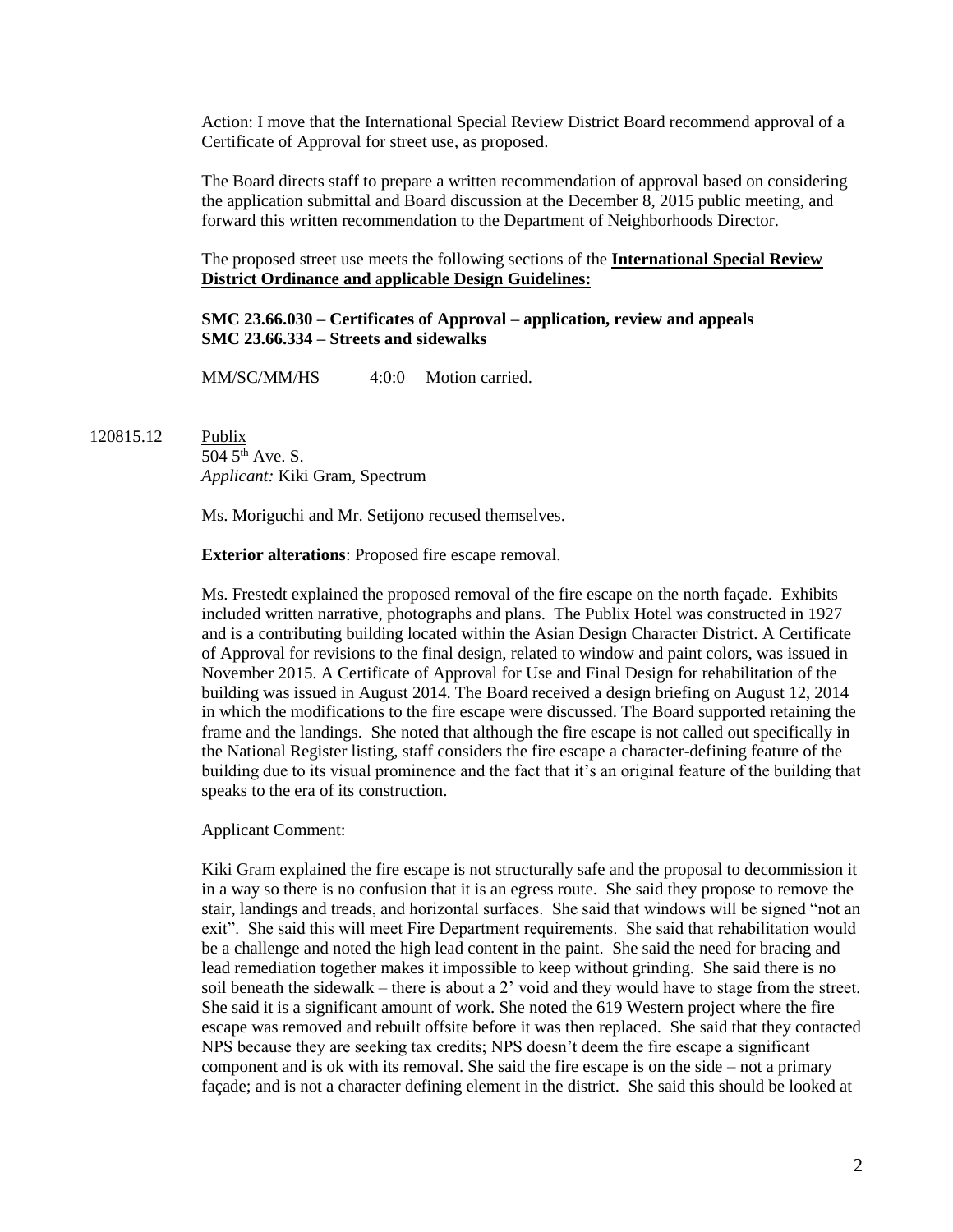on a case-by-case basis because it doesn't apply across the district. She noted the proximity to the China Gate which is a significant cultural element in the district.

Ms. Frestedt said that from her perspective as staff, the fire escape contributes to the essence of the era.

Public Comment:

Andrew Moll, resident, said the fire escape is very important but in this case with its proximity to the gate it is visually distracting. He said it would look strange without its function features.

Mike Omura, SCIDPDA, said he sent a letter in support of removal. He said it is not purely historical. He said the PDA mission encourages sensitive treatment of historic buildings; this fire escape doesn't add that much. He said that the building has been in a blighted state for years and is now being rehabbed.

Larry Larson, employee and CIDBIA member, said the transformation of the building is good and he agreed the old fire escape crowds the entry. He said it gets in way of looking at the building and noted it is rickety and full of lead.

Board Discussion:

Ms. Rogers said that applications are reviewed on a case-by-case basis. She said the fire escape is an important element and is part of the texture throughout the district. She further stated that the applicant did a thorough job and said in this case the argument is valid. She said it is a tough decision and she appreciated all the work.

Ms. Tran noted a lot of research was done and the applicant provided a good rationale for why it should be removed.

Ms. Frestedt thanked the owners and the family for the amount of work being done on the building – it will transform the neighborhood. She appreciated the discussion and difficult decision as well as the community input.

Action: I move that the International Special Review District Board recommend approval of a Certificate of Approval for revisions to final design to allow removal of the fire escape on the north façade.

The Board directs staff to prepare a written recommendation of approval based on considering the application submittal and Board discussion at the December 8, 2015 public meeting, and forward this written recommendation to the Department of Neighborhoods Director.

The proposed revisions meet the following sections of the **International Special Review District Ordinance and** a**pplicable Design Guidelines:**

#### **SMC 23.66.302- International Special Review District goals and objectives SMC 23.66.336- Exterior building finishes A. General Requirements**

**Secretary of the Interior Standard #9.** New additions, exterior alterations, or related new construction shall not destroy historic materials that characterize the property. The new work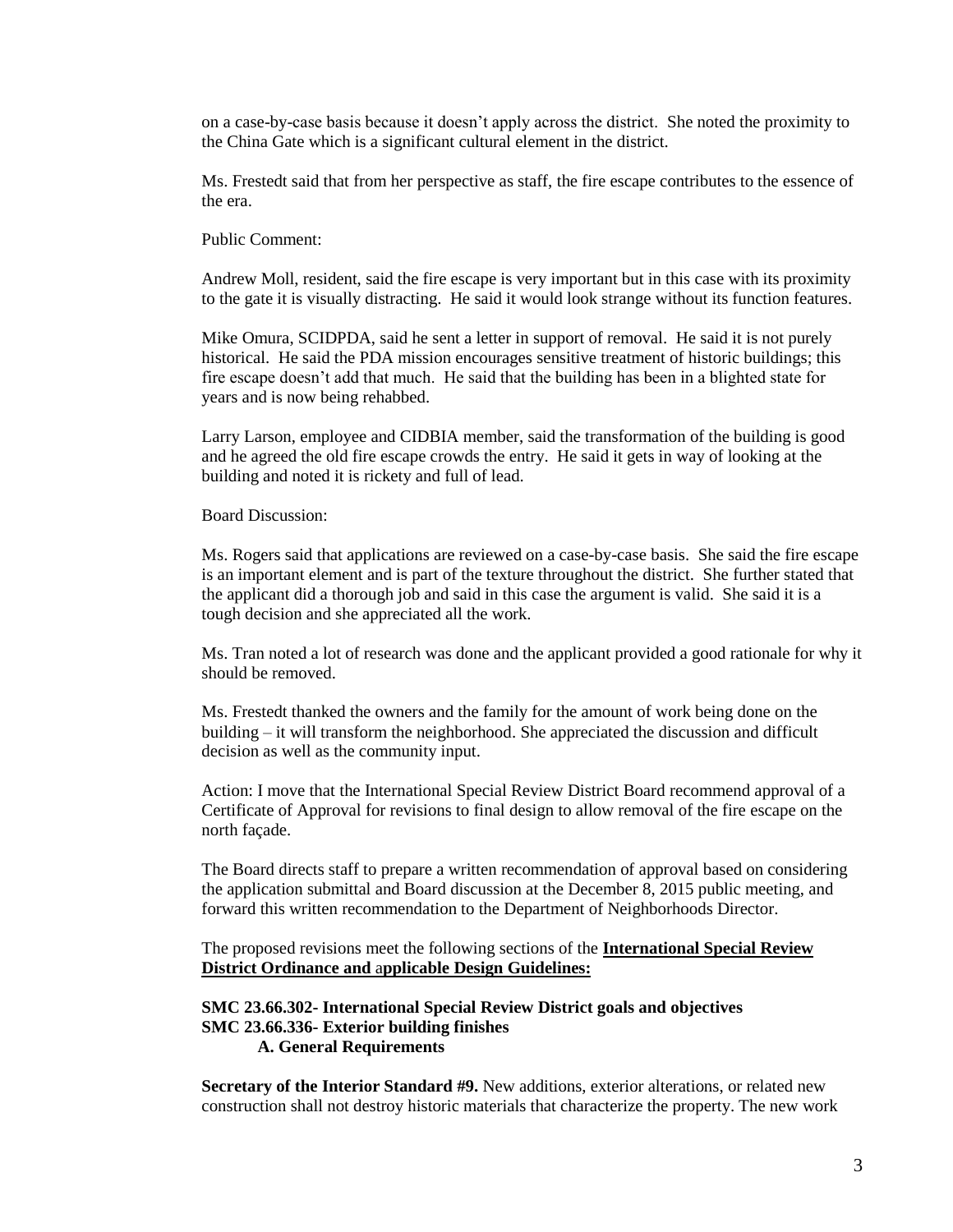shall be differentiated from the old and shall be compatible with the massing, size, scale, and architectural features to protect the historic integrity of the property and its environment.

MM/SC/VT/MR 2:0:2 Motion carried. Ms. Moriguchi and Mr. Setijono recused themselves.

Ms. Frestedt thanked community members for their comments on this application.

120815.13 Jade Garden  $424$  7<sup>th</sup> Ave. S. – Bing Kung Apartments *Applicant:* Keith Ta, Great Sun Corp.

> Ms. Frestedt explained the proposed replacement and expansion of the existing exhaust duct on the exterior of the south façade. The existing duct is 12" x 18". The new duct would be 18"x 24". Exhibits included photographs and plans. The Bing Kung Apartment Building (also referred to historically as the New American Hotel) was constructed in 1916 and is a contributing building located within the Asian Design Character District. She reported that the preferred location for mechanical equipment is typically on the interior of the building or located on a secondary façade, such as the rear of the building or an alley. She noted she asked the applicant to explain which alternatives to expanding the equipment on the face of the building have been explored.

Applicant Comment:

Weng Chen, business owner, presented the application. He explained the need to change the duct to a larger one and noted difficulty in cleaning the existing one. He said that the kitchen temperature is between 85-95 degrees and very uncomfortable for employees. He said they will use existing brackets and attachments on the west side; it will be 6" wider than existing. He said they will make changes to the holder on the right side only and will patch hole.

Mr. Setijono said the duct seems small and asked if calculations have been done to confirm that the proposed is large enough.

Mr. Chen said it is the max they can do because of the window; he said it doesn't affect the rooftop fan that remains. He said the ductwork will be painted to match the building.

Public Comment:

Mr. Moll asked which street it faces.

Mr. Chen said King Street.

Board members were in agreement that the neutral paint color is preferred to retaining the green color.

Ms. Rogers said they can't route it anywhere else.

Ms. Moriguchi said the straight run will clean it up; at least minimize the curves on the façade.

Action: I move that the International Special Review District Board recommend approval of a Certificate of Approval for exterior alterations to replace the ductwork on the south façade,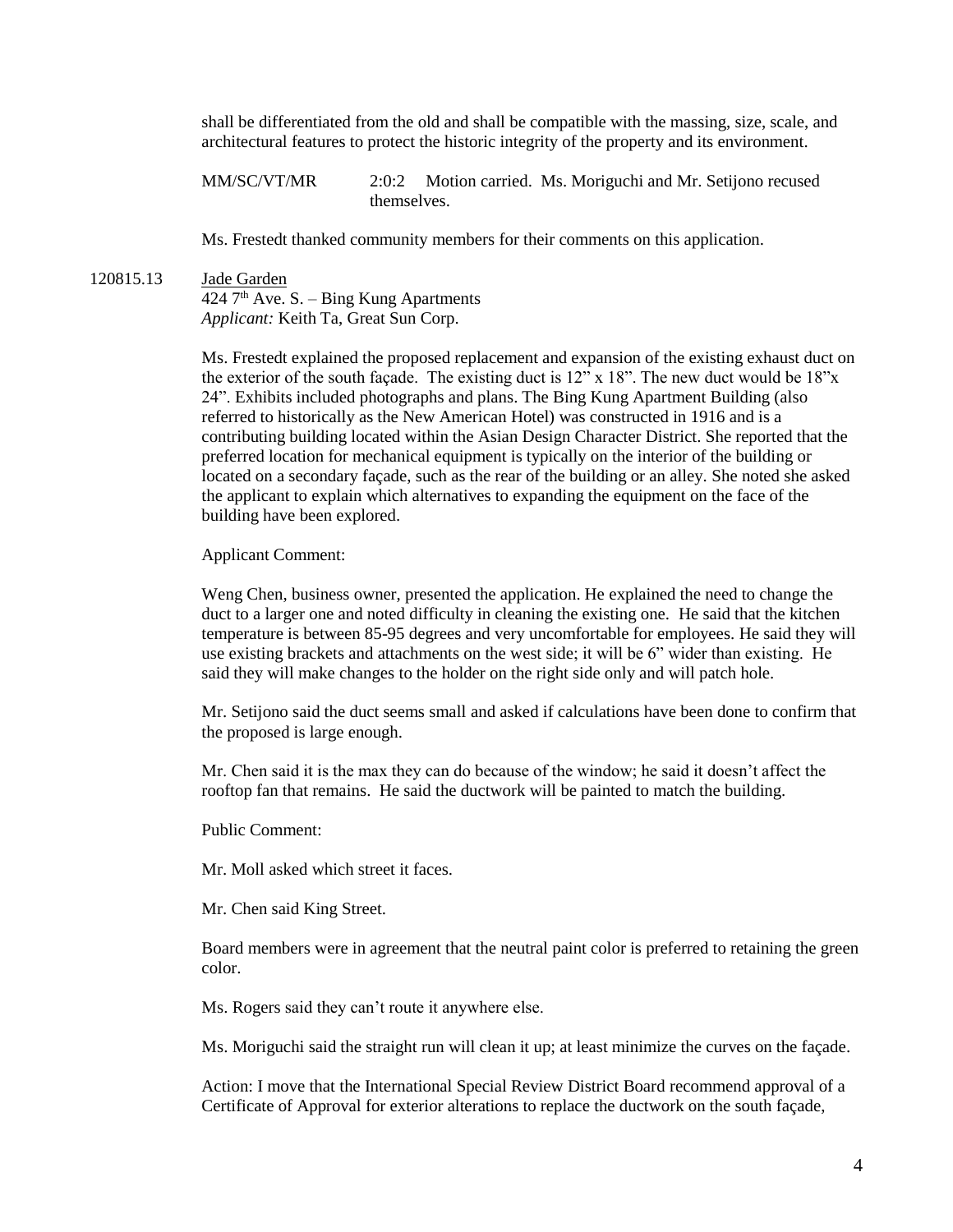# *conditional upon the applicant returning to the Board with alternative neutral paint colors that will minimize the visual impact of the equipment.*

The Board directs staff to prepare a written recommendation of approval, with conditions, based on considering the application submittal and Board discussion at the December 8, 2015 public meeting, and forward this written recommendation to the Department of Neighborhoods Director.

The proposed exterior alterations meet the following sections of the **International Special Review District Ordinance and** a**pplicable Design Guidelines:**

# **SMC 23.66.302- International Special Review District goals and objectives**

#### **SMC 23.66.336- Exterior building finishes**

- **A. General Requirements**
- **B. Asian Design Character District**
- **1. Materials**
- **2. Colors**
- **3. Surfaces**

#### **Secretary of the Interior's Standards:**

**#2.** The historic character of a property shall be retained and preserved. The removal of historic materials or alteration of features and spaces that characterize a property shall be avoided.

**#9.** New additions, exterior alterations, or related new construction shall not destroy historic materials that characterize the property. The new work shall be differentiated from the old and shall be compatible with the massing, size, scale, and architectural features to protect the historic integrity of the property and its environment.

MM/SC/HS/VT 4:0:0 Motion carried.

120815.14 Gee How Oak Tin Hotel

 $5197^{th}$  Ave. S. *Applicant:* Aileen Zavales of Lynx Consulting (for Verizon)

Ms. Frestedt explained the proposed expansion of the minor communications utility equipment and related screen wall on the rooftop. Exhibits included photographs, plans and photo simulations. The Gee How Oak Tin Hotel was constructed in 1907 and is a contributing building located within the Asian Design Character District. The installation of the existing equipment and screening shroud were approved in 2006. The original approval involved painting the screen wall to match the interior light wells and rooftop. The existing screen wall design, consisting of fiberglass painted to look like brick, has not been approved and is, therefore, out-of-compliance with the District requirements.

Ms. Frestedt reported that it is the professional opinion of staff that a faux-brick finishing treatment, as proposed, does not conform to Secretary of the Interior's Standard #3, which states: "*Each property shall be recognized as a physical record of its time, place and use. Changes that create a false sense of historical development, such as adding conjectural features or architectural elements from other buildings, shall not be undertaken*."

Applicant Comment: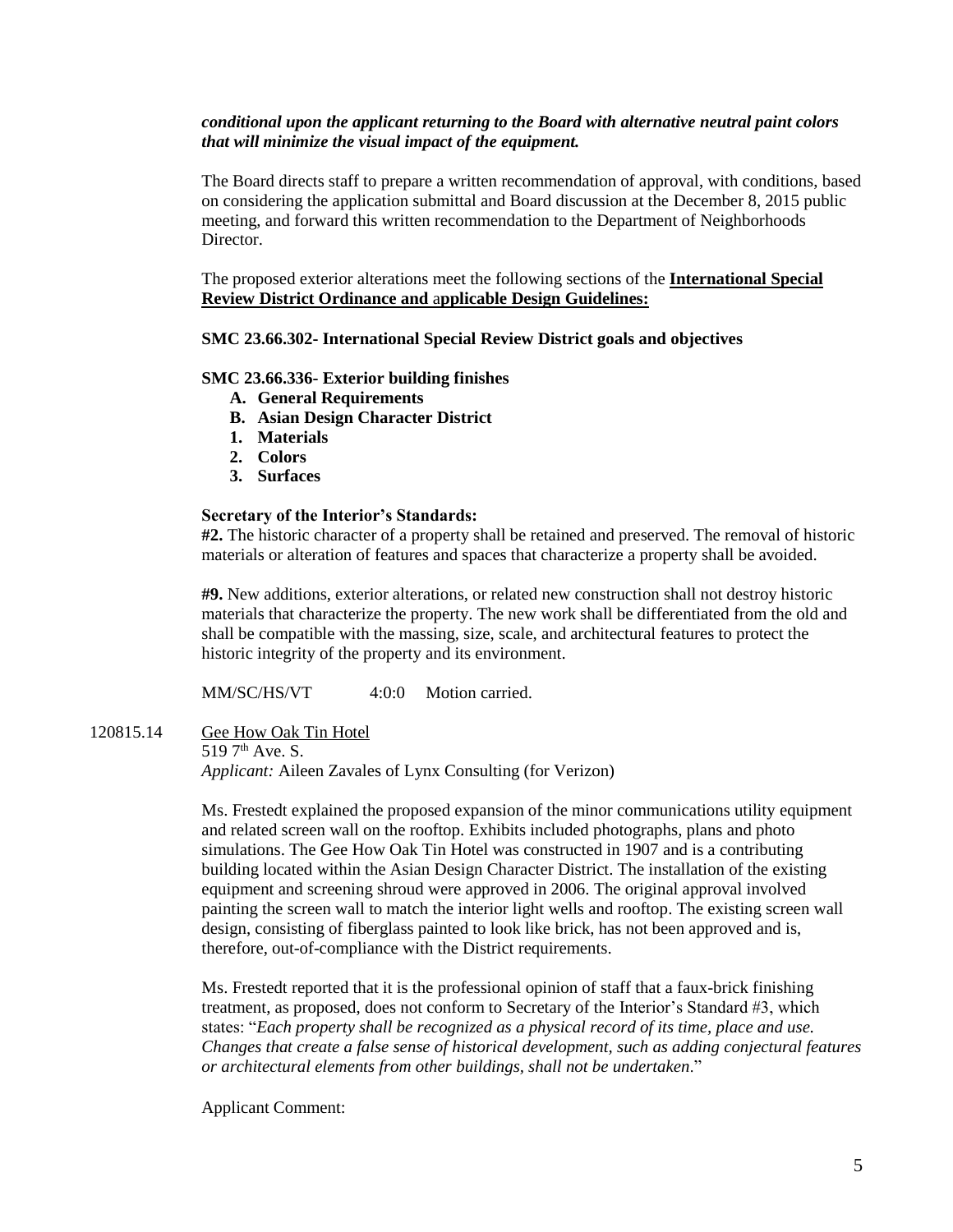Aileen Zavales, Lynx Consulting explained they will increase from 12 antennas to 14; existing antennas are not very visible now. She said that in the original approval the 48" high wall was painted a faux brick and it should be painted to match the parapet. She said the wall is increasing 3' north and south and 1' from the east and moving to the east edge. She said they will add two panel antennas – the panel is manufactured fiberglass and can be painted any color. She explained the fiberglass is porous and allows the radio frequency to transmit through. She said the antennas are lower and will sit below the wall. She said the enclosure is visible in only two spots – it is barely visible. She said the surface can be rough or smooth.

Ms. Rogers asked clarifying questions about the dimensions and asked about the screening material.

Ms. Zavales provided a material sample, stating that it can be painted any color.

Public Comment:

Tanya Wood, Louisa Hotel, asked about the view of the roof from the Louisa Hotel and said signs say 'danger – radiation'. She asked how it would impact their building.

Ms. Zavales said it is just adding two more antennas. She said the sign is a federal and code requirement that radio frequency transmission be measured; it has to meet safety standards NIER which are submitted to DPD as part of permit process.

Ms. Woo asked if signage could be minimized so it would not be as scary to future tenants.

Mike Omura, SCIDPDA, noted the porous nature of the enclosure wall and asked if a building could block transmission.

Ms. Zavales said that the enclosure is in the middle of the hotel. She said that placement would be reviewed later if there are transmission challenges.

Ms. Rogers said the enclosure should be neutral so that it doesn't conflict with the façade.

Ms. Tran agreed.

Board members noted they had no issue with the mass, setbacks and sight lines. Color should match existing roof color and be reviewed by staff.

Ms. Rogers said she had no problem with proposed texture. She said that trying not to replicate brick is more appropriate.

Ms. Moriguchi agreed that proposed color be reviewed by staff and said that the color should not have a sheen.

Action: I move that the International Special Review District Board recommend approval of a Certificate of Approval for exterior alterations to expand the existing minor communication facility equipment and shroud, *conditional upon the enclosure walls being painted to match the interior light wells and roof (consistent with the approval granted in 2006 under Certificate of Approval ISRD 32/06) with color reviewed by Staff.*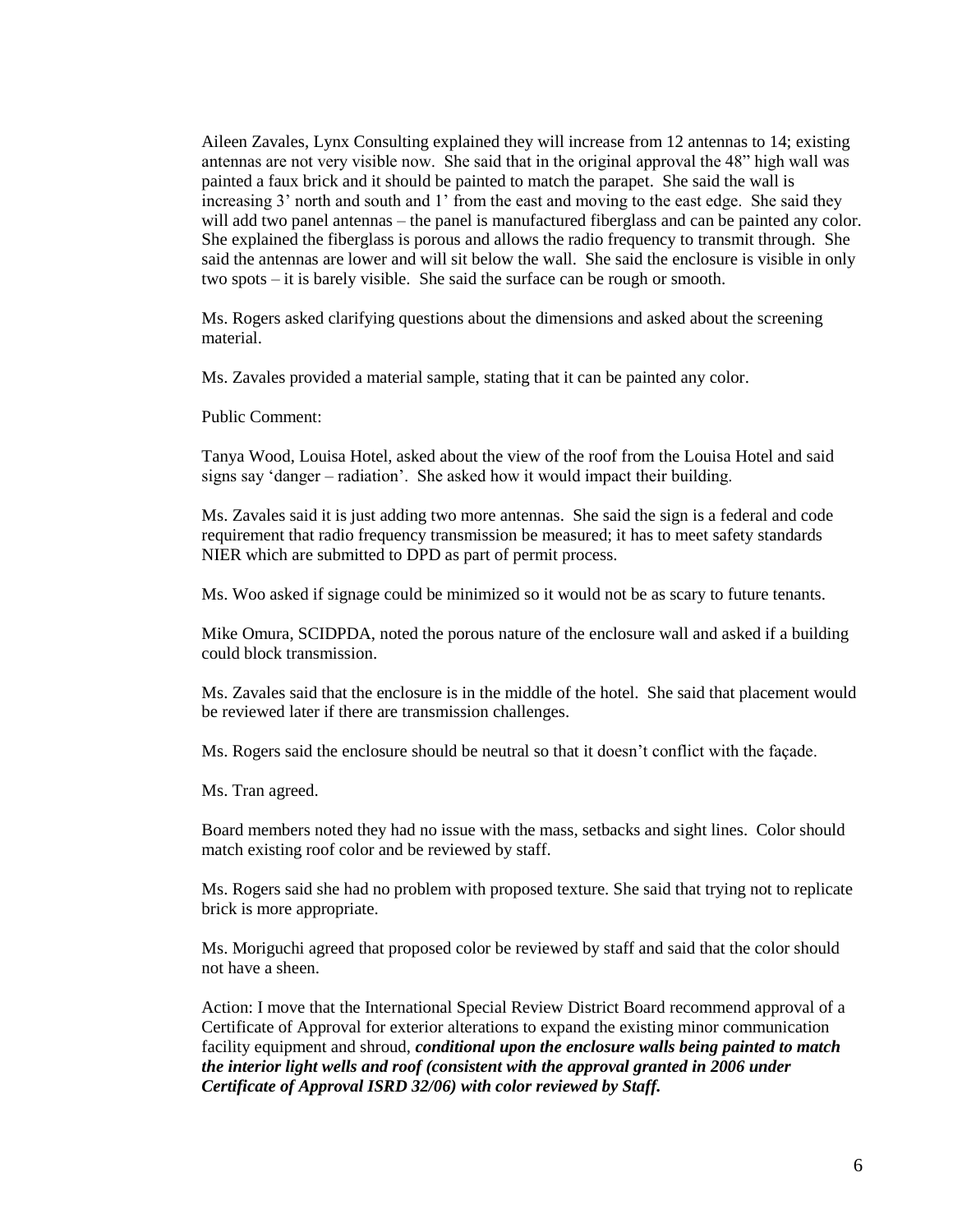The Board directs staff to prepare a written recommendation of approval, with conditions based on considering the application submittal and Board discussion at the December 8, 2015 public meeting, and forward this written recommendation to the Department of Neighborhoods Director.

The proposed exterior alterations meet the following sections of the **International Special Review District Ordinance and** a**pplicable Design Guidelines:**

#### **SMC 23.66.302- International Special Review District goals and objectives**

#### **SMC 23.66.336- Exterior building finishes**

- **C. General Requirements**
- **D. Asian Design Character District**
- **4. Materials**
- **5. Colors**
- **6. Surfaces**

#### **SMC 23.66.332 Height and Rooftop Features**

#### **Secretary of the Interior's Standards:**

**#2.** The historic character of a property shall be retained and preserved. The removal of historic materials or alteration of features and spaces that characterize a property shall be avoided.

**#3.** Each property shall be recognized as a physical record of its time, place and use. Changes that create a false sense of historical development, such as adding conjectural features or architectural elements from other buildings, shall not be undertaken.

**#9.** New additions, exterior alterations, or related new construction shall not destroy historic materials that characterize the property. The new work shall be differentiated from the old and shall be compatible with the massing, size, scale, and architectural features to protect the historic integrity of the property and its environment.

MM/SC/VT/MM 4:0:0 Motion carried.

120815.15 Louisa Hotel 669 S. King St. *Applicant:* Bob Hale, Rolluda Architects

> Mr. Setijono disclosed that Marpac was involved with the demolition but that he was not involved at all.

Ms. Frestedt explained the proposed work consists of a change of use from SRO hotel to apartments (qty. 84) and substantial alterations of the existing mixed use building, including reconstruction of the fire damaged areas. The scope of work includes: Restoration and reconstruction of storefronts along S. King Street and  $7<sup>th</sup>$  Ave. S.; restoration of the storefront at the corner of the west (alley) façade; repointing the existing masonry, as needed, construction of a new brick veneer wall on the south and west facades and construction of two storefronts on the west façade; reconfiguration and new construction on the interior and construction of a new rooftop penthouse. The project also includes the addition of 25 below grade parking stalls, accessed off the alley. Exhibits included photographs, plans, construction documents and specifications. She noted that paint colors,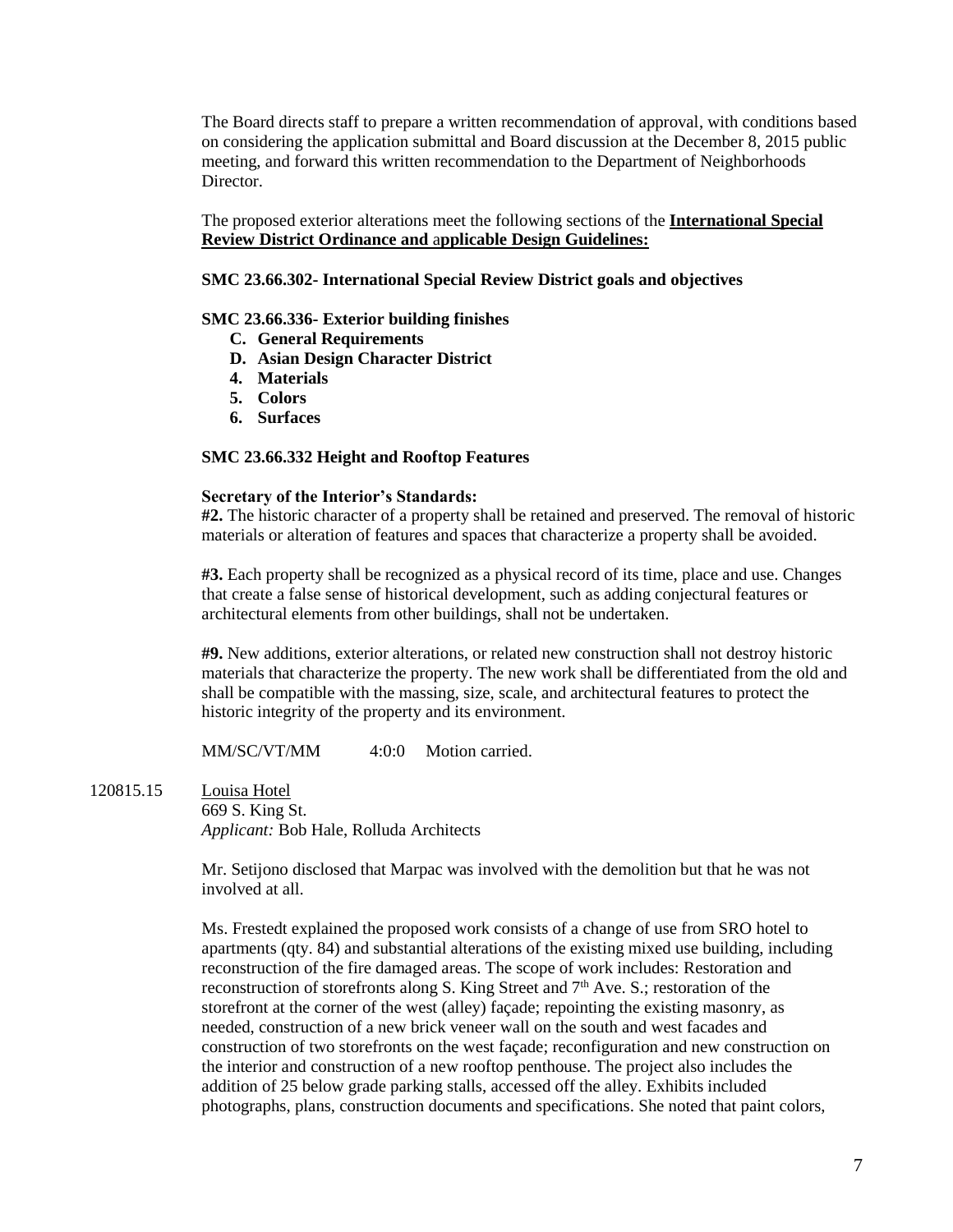signage, lighting and mechanical equipment were not included as part of this application. The use of the storefront spaces will be considered as tenants are confirmed.

She explained that the Louisa Hotel was constructed in 1909. It is a contributing building located within the Asian Design Character District. The building was substantially damaged by a fire that occurred on Dec. 24, 2013. A SEPA Determination of Non-significance (DNS) with conditions was issued October 5, 2015. The Board received informational project briefings on October 28, 2014, May 26, 2015 and a more detailed design briefing on September 22, 2015. An Emergency Certificate of Approval (ISRD 238/14) was issued in December 2014 to allow demolition of portions of the building, stabilization and weatherproofing of the north wall and portions of the west-facing wall.

#### Applicant Comment:

Bob Hale updated the schedule and went over color renderings. He noted the intent to restore existing transoms and he said they will leave the storefront on  $7<sup>th</sup>$  as it is. He explained that windows on the south elevation will be restored and any new will be metal clad wood windows. He noted the site plan indicates where they are bringing in new utilities: gas, water, telecom line, fire. He said that alley will probably be repaved by utilities.

He said they will expose the transom windows and do repair work on aprons on the King Street storefronts. He said that at the apartment lobby entrance they will remove paint from transom and will do sidewalk edge repair. He said that the two stair entrances on King will service: one to the apartments and the other to parking level. He said that Mon Hei storefront will be demolished and replicated based on original drawings. He said that at the book store they will restore the transoms and repair apron. He said that the Palace Gift Shop entrance will be moved to the corner.

He said that the storefront on  $7<sup>th</sup>$  – the Sea Garden Restaurant – will have no significant changes. He said that they will repair / replace windows blown out by fire hoses with metal clad wood windows. He said they will revisit the canopy next year. He said they will repoint and restore the two street facades. He said that they will repair and restore the bay windows on the southeast alley and they will use pre-manufactured transom unit windows. He said they will use them across garage entry as well. He said that the garage door will be perforated metal. He said that they are doing sight line studies per NPS for mechanical equipment and solar panels. He said that metal clad wood windows will be double hung. Transom above alley will have applied muntins; there will be a steel channel above to support the brick.

Ms. Rogers asked how much brick replacement they will do.

Mr. Hale said just a few and they will match existing. He said that most replacement will be in the alley. He said that on the alley there will put in a stop closet for City Light requirement – a full size man door flush with face of wall. He said that gas meter will be in the basement, on the alley. He said that they will put in a grill for Type II exhaust. He said the Community Bulletin board will remain. He said that they propose cement fiber panels for the penthouse material. Wood storefront material will be used on  $7<sup>th</sup>$  Avenue.

#### Public Comment:

Mr. Moll asked about the penthouse appearance.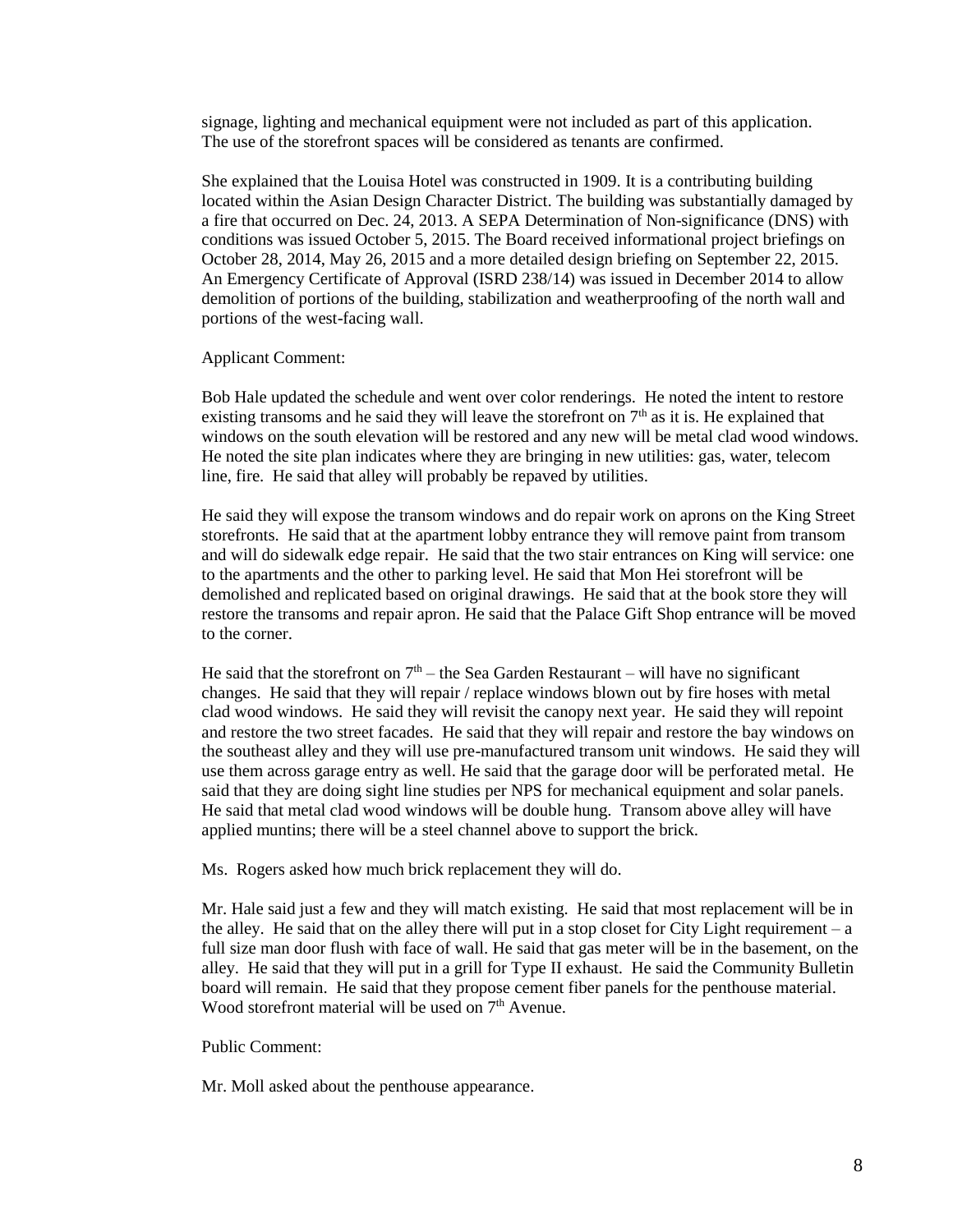Mr. Hale said that NPS preferred it be painted brick color.

Bernie Kay, adjacent property owner, asked about dumpster locations.

Mr. Hale said it will be on the south side.

Ms. Tran asked about parking spaces and whether or not they were for residents.

Kim Orr, Barrientos, explained that the parking would be shared between residents and businesses during the day.

Mr. Setijono asked about gas meter location.

Mr. Hale said they would be in the basement. In response to a question from the Board he added that the penthouse material would be cement fiber panels.

Ms. Moriguchi said it will be very exciting to see the building lived in and worked in again.

Action: I move that the International Special Review District Board recommend approval of a Certificate of Approval for exterior alterations and design, as proposed.

The Board directs staff to prepare a written recommendation of approval based on considering the application submittal and Board discussion at the December 8, 2015 public meeting, and forward this written recommendation to the Department of Neighborhoods Director.

The proposed exterior alterations and design meet the following sections of the **International Special Review District Ordinance and** a**pplicable Design Guidelines:**

**SMC 23.66.320 – Permitted uses SMC 23.66.328- Uses above street level**

**SMC 23.66.332 – Height and Rooftop Features**

**SMC 23.66.336- Exterior building finishes**

- **a. General Requirements**
- **b. Asian Design Character District**

**SMC 23.66.342 Parking and Access**

# **ISRD Design Guidelines**

# **II. Storefront and Building Design Guidelines**

- A. Any exterior façade alteration shall respect the original architectural integrity of the storefront.
- B. Earthen materials such as brick, wood, concrete and tile shall be used for entry doors, windows and the main façade. The painting of brick shall be discouraged.
- C. Recessed entryways and/or alcoves shall be maintained for existing street level storefronts.
- D. Original storefront fenestration shall be preserved (i.e. bay windows, transom areas and door design).

#### **Secretary of the Interior's Standards:**

**#2.** The historic character of a property shall be retained and preserved. The removal of historic materials or alteration of features and spaces that characterize a property shall be avoided.